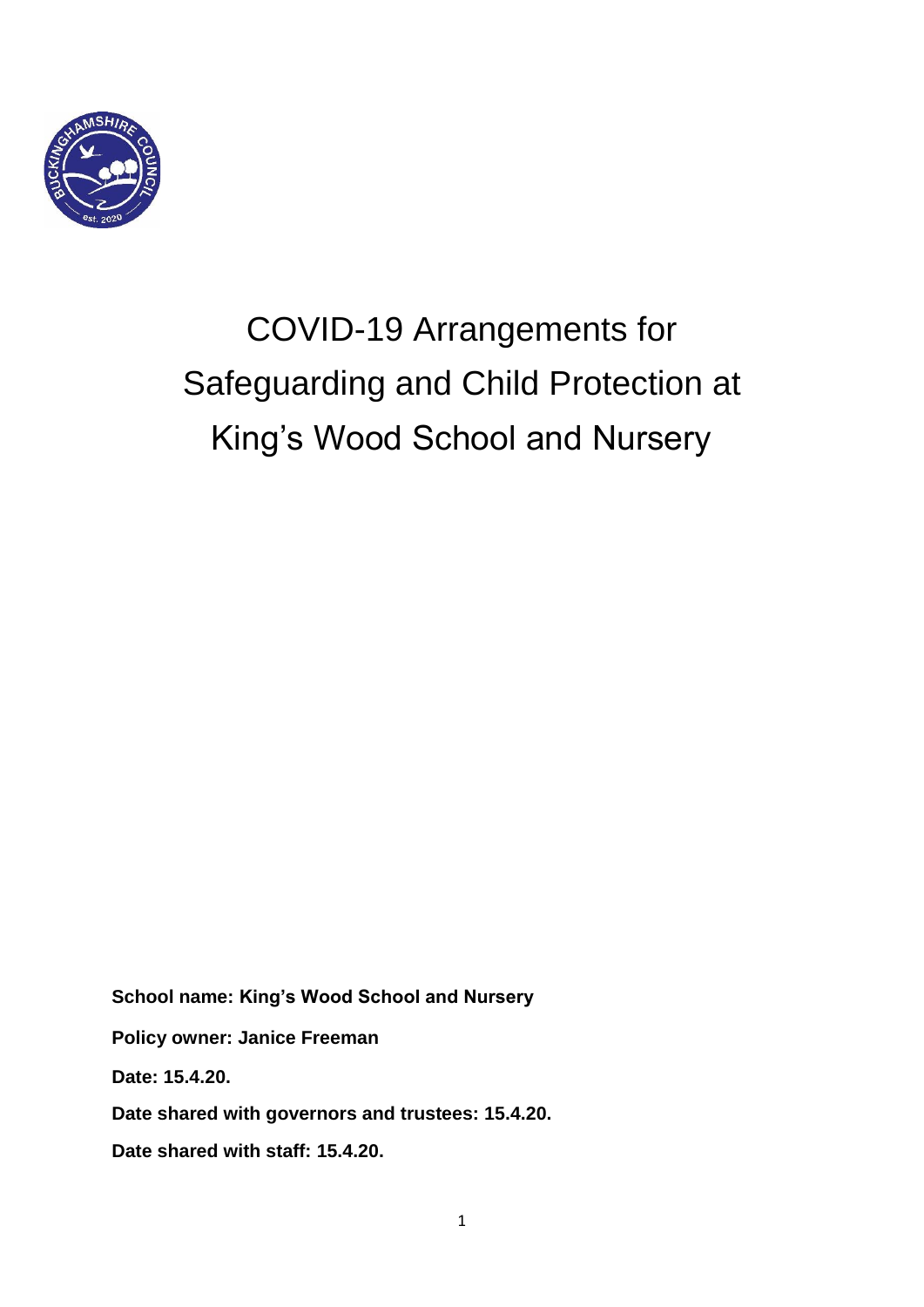**The safety and welfare of all children must always be King's Wood School's priority and the principles within the Keeping Children Safe in Education (KCSiE) 2019 and our CP Policy still apply.** 

| <b>Role</b>                                                    | <b>Name</b>                                                        | <b>Phone</b>                              | <b>Email</b>                                                                                       |
|----------------------------------------------------------------|--------------------------------------------------------------------|-------------------------------------------|----------------------------------------------------------------------------------------------------|
| <b>Designated</b><br><b>Safeguarding Lead</b><br>(DSL)         | <b>Janice Freeman</b>                                              | 07961823778                               | headteacher@kingswood.bucks.sc<br>h.uk                                                             |
| <b>Deputy Designated</b><br><b>Safeguarding Lead</b><br>(DDSL) | Lara Virgo                                                         | 07780681377                               | deputyheadteacher@kingswood.bu<br>cks.sch.uk                                                       |
| <b>Additional DSLs</b>                                         | <b>Erika Searle</b><br><b>Nina Martin</b><br><b>Michael Hickey</b> | 07501976191<br>07731878837<br>07931199257 | esearle@kingswood.bucks.sch.uk<br>nmartin@kingswood.bucks.sch.uk<br>mhickey@kingswood.bucks.sch.uk |
| <b>Chair of Governors</b>                                      | <b>Nick Horslen</b>                                                | 07960536530                               | nick_horslen@hotmail.co.uk                                                                         |
| Safeguarding<br><b>Governor</b>                                | <b>Anita Reed</b>                                                  |                                           | anitareed99@gmail.com                                                                              |

#### **Designated Safeguarding Lead**

A member of the DSL team will always be available during school hours. The optimal scenario is to have a trained DSL (or deputy) available on site. Where this is not the case a trained DSL (or deputy) will be available to be contacted via phone or online video - for example when working from home.

Where a trained DSL (or deputy) is not on site, in addition to the above, a designated senior member of staff will assume responsibility for co-ordinating safeguarding on site.

The DSL will continue to engage with social workers, and attend all multi-agency meetings, which can be done remotely.

### **Responsibilities**

We continue to take a whole school approach to safeguarding and it is the responsibility of all staff to report any concerns that they may have for the safety and/or welfare of any children with whom they have contact. This contact may be via e-mail, virtual teaching, through a phone call or directly with the child.

It remains essential that people who are unsuitable are not allowed to enter the children's workforce or gain access to children.

A written notification, Letter of Assurance, will be obtained from a setting or school if any of their staff members come to work at King's Wood School and Nursery and a risk assessment will be put in place.

Any volunteers coming into King's Wood School and Nursery will be subject to relevant checks being completed as set out in paragraphs 167 to 172 of KCSIE. Under no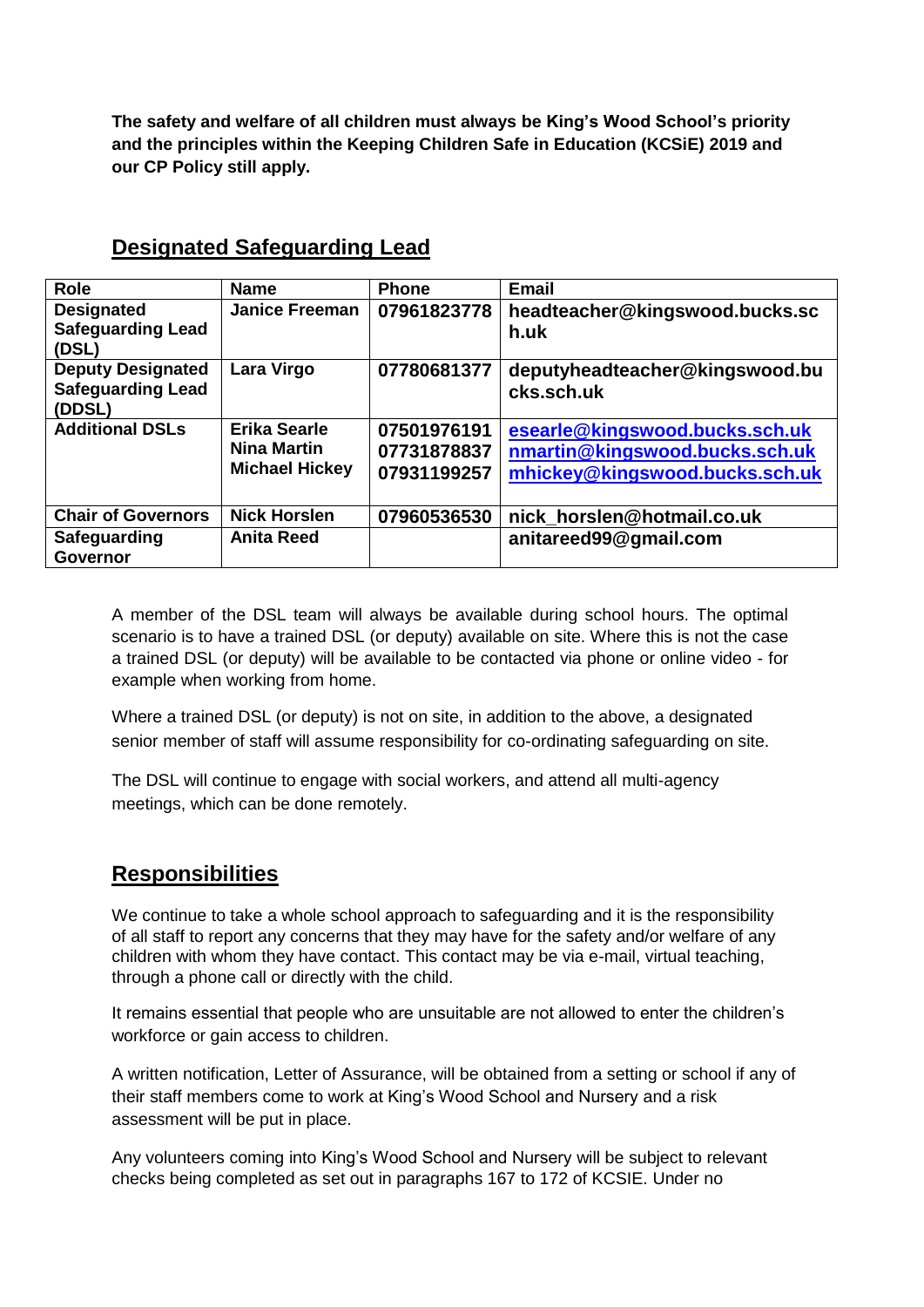circumstances will a volunteer who has not been checked be left unsupervised or allowed to work in regulated activity. A risk assessment will be put in place on an individual basis.

Any staff or volunteers, carrying out duties in this school, who are usually based in another setting, will read the school's Child Protection Policy and KCSIE, Part 1 and annexe A. They will be informed of who the DSLs are and made aware of the school and local procedures for reporting concerns.

Induction to safeguarding training will be completed by the DSL/Headteacher for any volunteers who are not familiar with our school.

Whilst acknowledging the challenge of the current national emergency, it is essential from a safeguarding perspective that King's Wood School and Nursery is aware, on any given day, which staff/volunteers will be in the school or college, and that appropriate checks have been carried out, especially for anyone engaging in regulated activity. As such, King's Wood School and Nursery will continue to keep the Single Central Record (SCR) up to date as outlined in paragraphs 148 to 156 in KCSIE.

Our Headteacher, Janice Freeman, will ensure that they keep informed of any up to date information, both at a local or national level, as a result of COVID-19, that will impact the welfare of all students within King's Wood School and Nursery and will ensure that relevant information is shared with all staff, including any staff who may be carrying out temporary duties.

The Headteacher, Deputy DSL and Family Liaison Manager will ensure that the child protection files on CPOMS are kept up to date and any required information is shared with the relevant agencies.

All staff should report any welfare concerns to the DSL on site or by phone to Janice Freeman. In the event that she is not available they should phone any of the other named DSLs. Once reported details should be recorded on CPOMS. This can be done remotely using any device at the following address **https://kingswoodbucks.cpoms.net**

All staff continue to have a duty to report any concerns about the conduct or actions of any other member of staff. This report will be made to the Headteacher or Chair of Governors in accordance with the school's Whistleblowing Policy.

### **Vulnerable children**

Vulnerable children include:

- Children who have a social worker
- Children with Child in Need (CIN) Plans
- Children on Child Protection (CP) Plans
- Looked after children
- Young carers
- Disabled children
- Pupils with Education, Health and Care (EHC) Plans (0-25)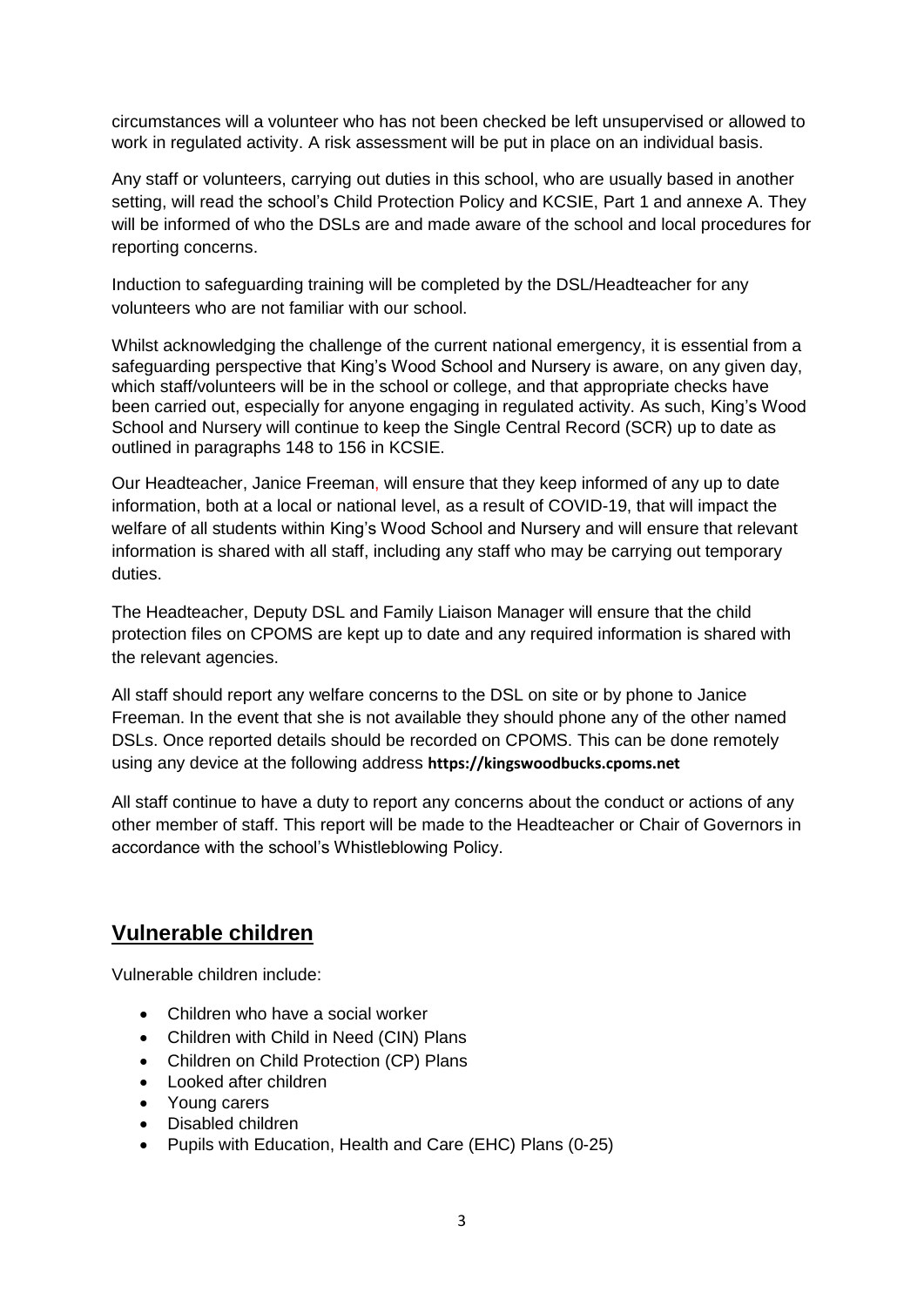Children who are known to our school and are deemed to be vulnerable will be offered a place in order to continue to attend, so long as they do not have underlying health conditions that put them at risk. If, however, we are unable to staff our school due to illness a place will be sought at a nearby setting.

King's Wood School and Nursery will offer support to those children and parents/carers, who have concerns about the child contracting Covid-19 through attendance at school. School will also refer to the guidance published by Public Health England and follow their advice. In cases where the child has a social worker, school must make contact with them to discuss the concerns. Guidance will also be sought from the Virtual School Head for children who are looked after (CLA).

King's Wood School and Nursery will identify those children who are a concern, but do not meet the criteria to be classed as a vulnerable child.

We will continue to remain in contact with all our families who have been identified as vulnerable through regular phone calls. This contact will be with both the parents and the children and the discussion and outcomes will be recorded on CPOMS. If the family has a social worker they will also be updated via email or telephone.

Under special circumstances door step visits may be undertaken. These should be subject to a full risk assessment including advice on appropriate PPE and should only be carried out with the express approval of the Head Teacher.

Those with an EHCP should be risk-assessed by their school or college in consultation with the local authority (LA) and parents, to decide whether they need to continue to be offered a school or college place in order to meet their needs, or whether they can safely have their needs met at home. This could include, if necessary, carers, therapists or clinicians visiting the home to provide any essential services. Many children and young people with EHC Plans can safely remain at home. The Inclusion Manager and ARP Leader will remain in contact with those children who are not attending school or who are attending an alternative provision.

King's Wood School and Nursery will continue to work with and support children's social workers to help protect vulnerable children. This includes working with and supporting children's social workers and the local authority Virtual School Head for looked-after and previously looked-after children. King's Wood School and Nursery will regularly review CP/CIN cases to determine vulnerability and prioritise resources accordingly. The lead person for this will be Janice Freeman

King's Wood School and Nursery will ensure that where we care for children of critical workers and vulnerable children on site, we ensure appropriate support is in place for them.

### **Mental health**

Negative experiences and distressing life events, such as the current circumstances, can affect the mental health of pupils and their parents. Teachers at our school will be aware of this in setting expectations of pupils' work whilst they are at home. King's Wood School and Nursery will refer to the separate guidance on providing education remotely.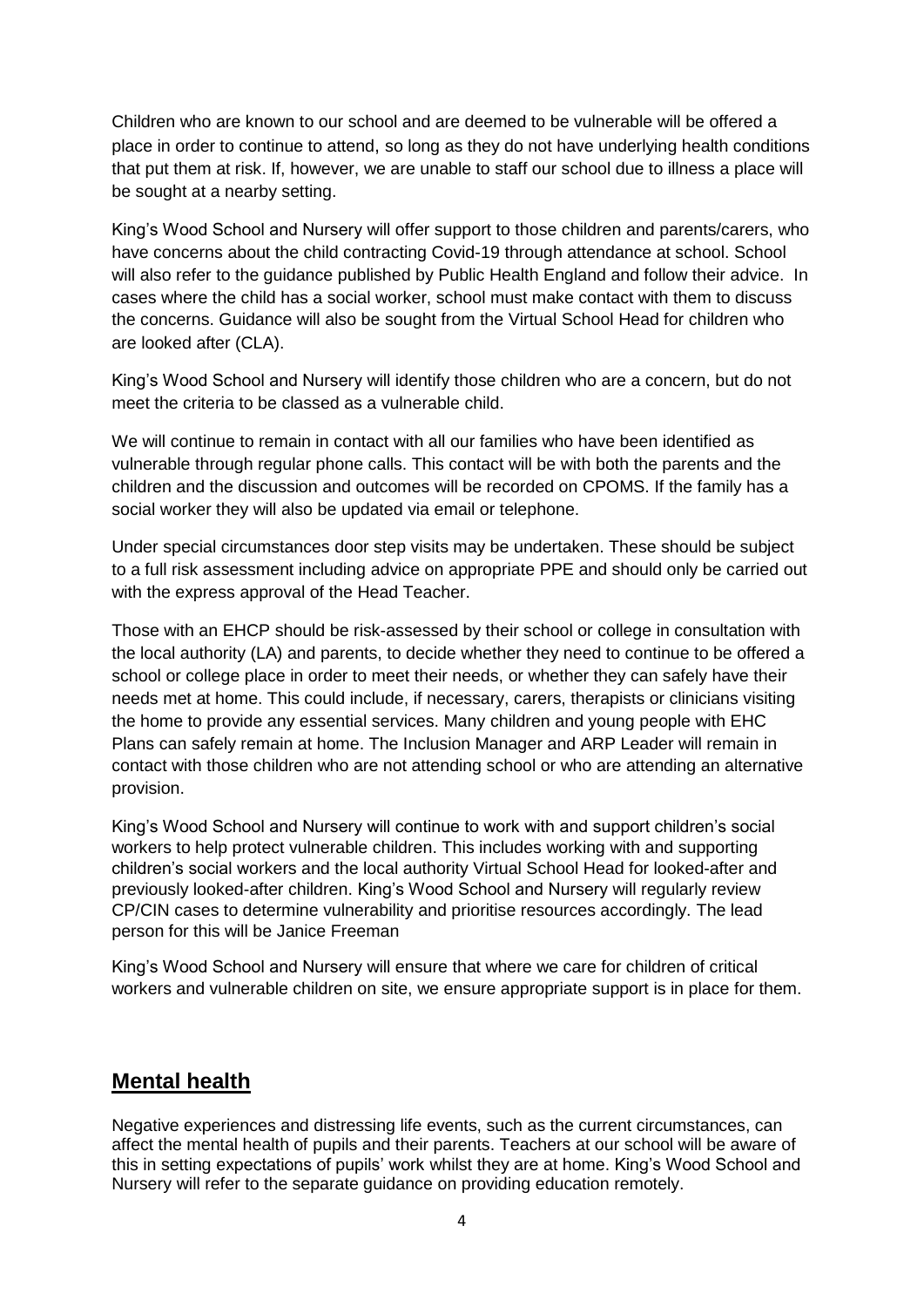Appropriate support is in place for children of critical workers and vulnerable children attending school. The government guidance [mental health and behaviour in schools](https://www.gov.uk/government/publications/mental-health-and-behaviour-in-schools--2) will be referred to in order to support mental health issues that can bring about changes in a child's behaviour or emotional state, which can be displayed in a range of different ways, and that can be an indication of an underlying problem.

Support for pupils and students in the current circumstances will include existing provision in the school (although this may be delivered in different ways, for example over the phone) or from specialist staff or support services. Further advice on support can be found on schoolsweb at [https://schoolsweb.buckscc.gov.uk/covid-19-corona-virus-latest-advice/covid-](https://schoolsweb.buckscc.gov.uk/covid-19-corona-virus-latest-advice/covid-19-mental-health-and-well-being/)[19-mental-health-and-well-being/](https://schoolsweb.buckscc.gov.uk/covid-19-corona-virus-latest-advice/covid-19-mental-health-and-well-being/)

### **Online Safety**

All staff are aware of the King's Wood School and Nursery's E-Safety Policy, however during this period of the COVID-19 outbreak, there are other aspects of e-safety that need to be considered. Parents2Teachers should be used to contact families via text or email. If necessary the teacher's school email can be used. Never use personal emails. Contact should always be made through the child's parents and never with the child directly.

All staff at King's Wood School and Nursery are reminded to familiarise themselves with the following policies:

- o Staff code of conduct
- o Use of social media guidance

#### **Children and online safety away from school and college**

It is important that all staff who interact with children, including online, continue to look out for signs a child may be at risk. Any such concerns should be dealt with as per the Child Protection Policy and where appropriate referrals should still be made to children's social care and as required, the police.

King's Wood School and Nursery will ensure any use of online learning tools and systems are in line with privacy and data protection/GDPR requirements.

Below are some things to consider when delivering virtual lessons, especially where webcams are involved:

- $\circ$  Staff and children must wear suitable clothing, as should anyone else in the household.
- o Any computers used should be in appropriate areas, for example, not in bedrooms; and the background should be blurred.
- $\circ$  The live class should be recorded so that if any issues were to arise, the video can be reviewed.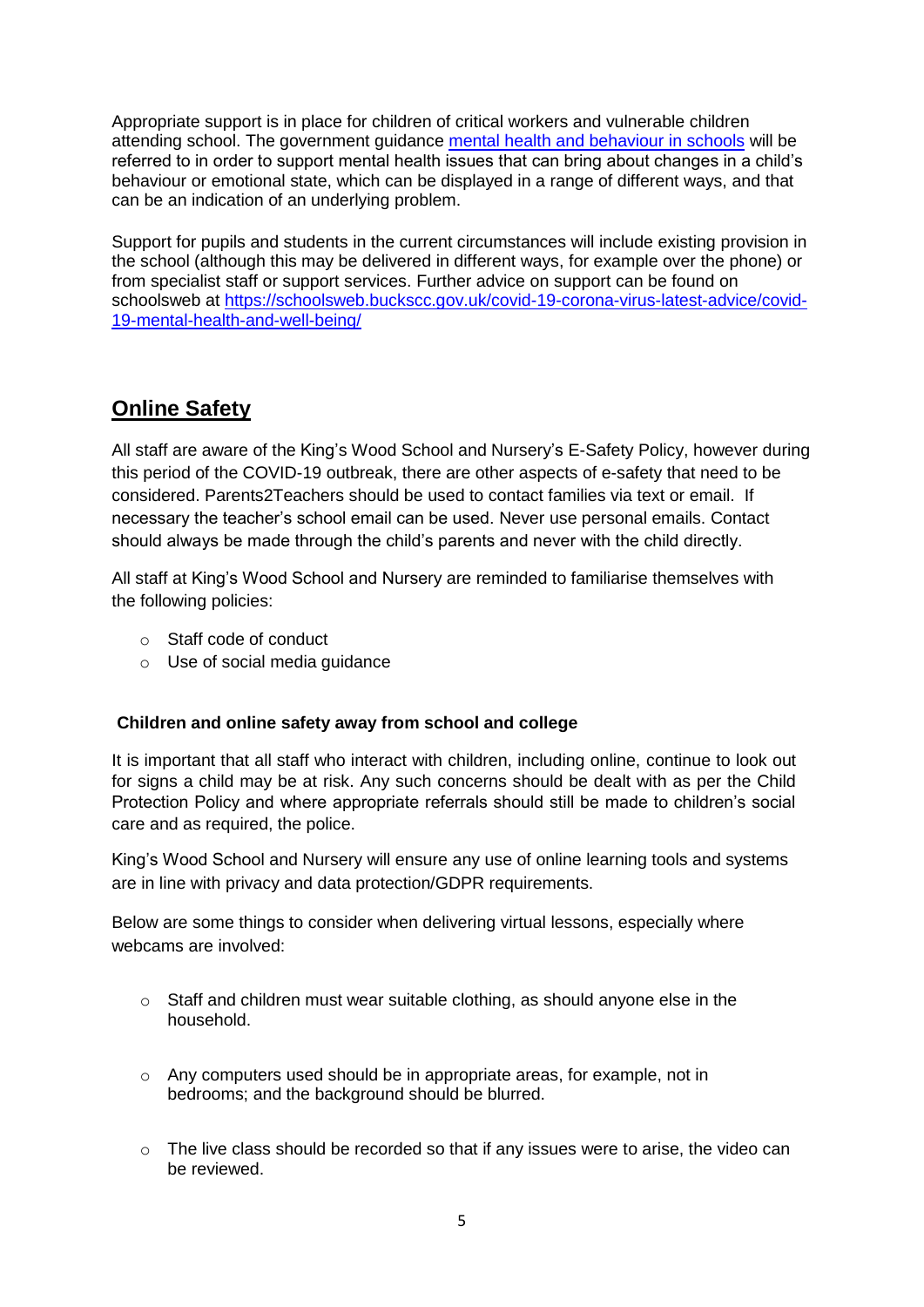- $\circ$  Live classes should be kept to a reasonable length of time, or the streaming may prevent the family 'getting on' with their day.
- o Language must be professional and appropriate, including any family members in the background.
- o Staff must only use platforms provided by King's Wood School and Nursery to communicate with pupils
- o Staff should record, the length, time, date and attendance of any sessions held.
- $\circ$  Parental consent will be obtained prior to any pupil taking part in a virtual lesson.
- o Teachers must not engage in any 1:1 virtual teaching sessions.
- $\circ$  Ensure that ground rules are in place so that the students have a good understanding of how the sessions will be organised and run.
- o Consider the needs of vulnerable pupils, such as SEND.

[Guidance from the UK Safer Internet Centre on safe remote learning](https://swgfl.org.uk/resources/safe-remote-learning/) and from the [London](https://static.lgfl.net/LgflNet/downloads/digisafe/Safe-Lessons-by-Video-and-Livestream.pdf)  [Grid for Learning on the use of videos and livestreaming](https://static.lgfl.net/LgflNet/downloads/digisafe/Safe-Lessons-by-Video-and-Livestream.pdf) is available which could help plan online lessons and/or activities and deliver them safely.

King's Wood School and Nursery will ensure that children, who are being asked to work online, have very clear reporting routes in place so they can raise any concerns whilst online. As well as reporting routes back to school, children will be signposted to ageappropriate practical support from, for example:

- [Childline](https://www.childline.org.uk/?utm_source=google&utm_medium=cpc&utm_campaign=UK_GO_S_B_BND_Grant_Childline_Information&utm_term=role_of_childline&gclsrc=aw.ds&&gclid=EAIaIQobChMIlfLRh-ez6AIVRrDtCh1N9QR2EAAYASAAEgLc-vD_BwE&gclsrc=aw.ds) for support
- [UK Safer Internet Centre](https://reportharmfulcontent.com/) to report and remove harmful online content
- [CEOP](https://www.ceop.police.uk/safety-centre/) for advice on making a report about online abuse

Parents and carers may choose to supplement the school online offer with support from online companies and in some cases individual tutors. In the communications with parents and carers, King's Wood School and Nursery will emphasise the importance of securing online support from a reputable organisation/individual who can provide evidence that they are safe and can be trusted to have access to children. Support for parents and carers to keep their children safe online includes:

- [Internet matters](https://www.internetmatters.org/?gclid=EAIaIQobChMIktuA5LWK2wIVRYXVCh2afg2aEAAYASAAEgIJ5vD_BwE) for support for parents and carers to keep their children safe online
- [London Grid for Learning](http://www.lgfl.net/online-safety/) for support for parents and carers to keep their children safe online
- [Net-aware](https://www.net-aware.org.uk/) for support for parents and careers from the NSPCC
- [Parent info](https://parentinfo.org/) for support for parents and carers to keep their children safe online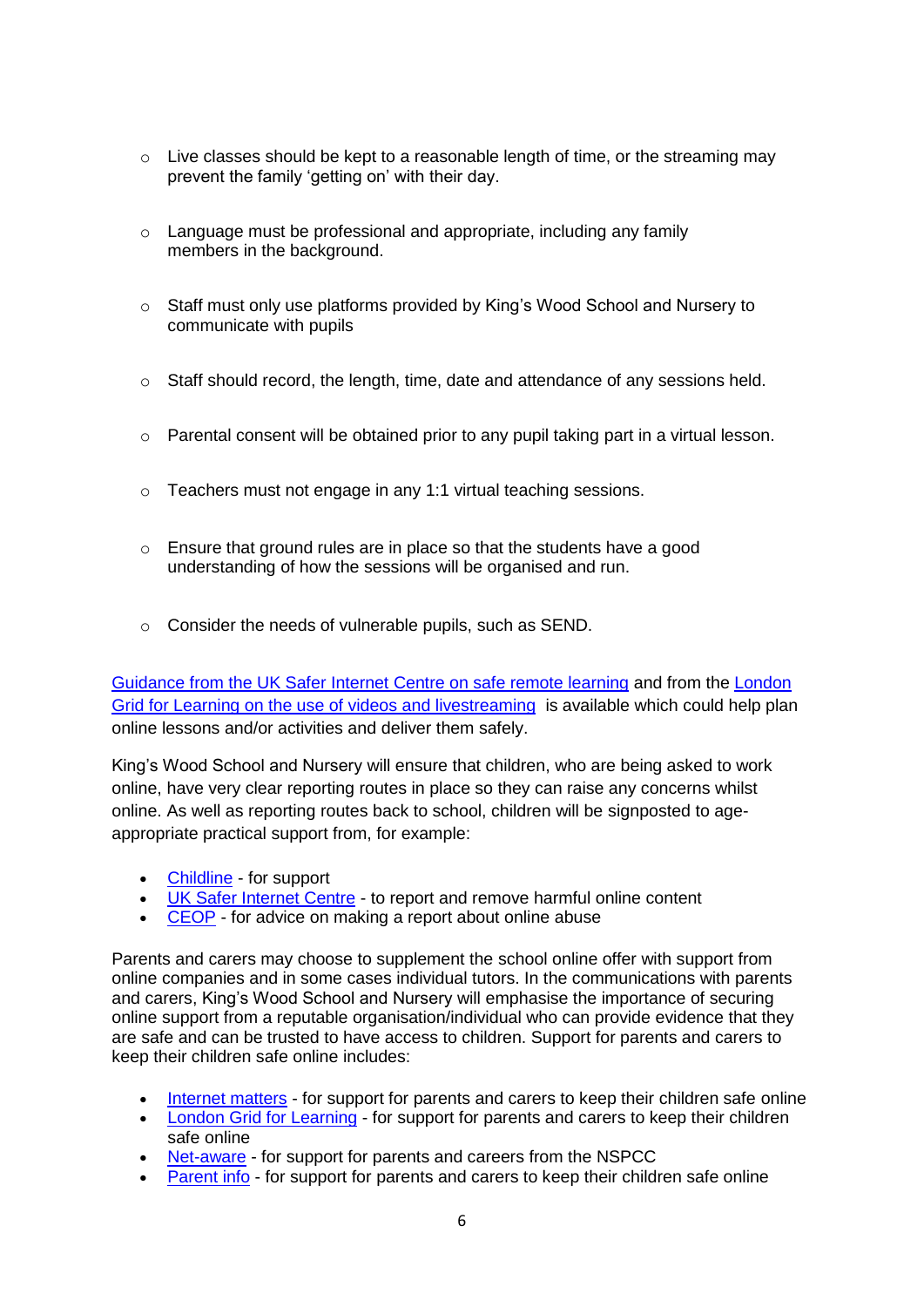- [Thinkuknow](http://www.thinkuknow.co.uk/) for advice from the National Crime Agency to stay safe online
- [UK Safer Internet Centre](https://www.saferinternet.org.uk/advice-centre/parents-and-carers) advice for parents and carers.

For those students who are still accessing computers at school and therefore are online, school will still continue to ensure that the appropriate filters and monitoring systems are in place.

## **Supporting children not in school**

King's Wood School and Nursery and its Headteacher/DSL will work closely with all stakeholders to maximise the effectiveness of any communication plan. This plan must be reviewed regularly (at least once a fortnight) and where concerns arise, the DSL will consider any referrals as appropriate.

The school will share safeguarding messages on its website and social media pages.

### **Supporting children in school**

King's Wood School and Nursery will continue to be a safe space for all children to attend and flourish. The Headteacher will ensure that appropriate staff are on site and staff to pupil ratio numbers are appropriate, to maximise safety.

King's Wood School and Nursery will refer to the Government guidance for education and childcare settings on how to implement social distancing and continue to follow the advice from Public Health England on handwashing and other measures to limit the risk of spread of COVID19.

### **Peer on Peer Abuse**

King's Wood School and Nursery recognises that during the closure a revised process may be required for managing any report of such abuse and supporting victims**.** Pupils and parents will be asked to phone or email the school with any concerns they have. These will be dealt with by a DSL.

King's Wood School and Nursery recognises that during the period of school closure, children may have more frequent access to online devices, which has the potential to lead to online peer on peer abuse. These would include:

**Sexting** 

Online abuse

Peer-on-peer grooming

Distribution of youth involved sexualised content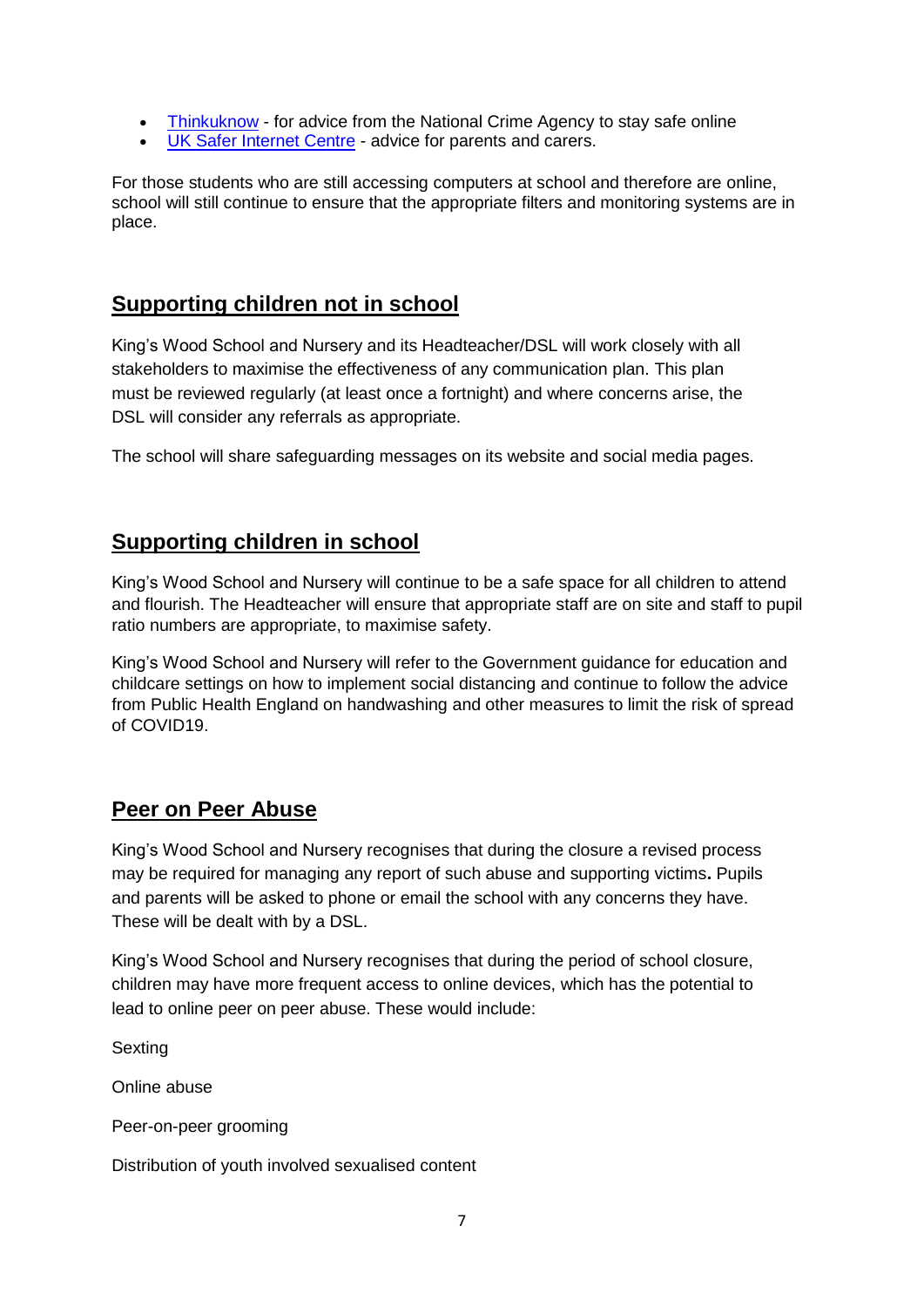#### Harassment

Where a school receives a report of peer on peer abuse, it will be addressed promptly and appropriately, following the principles as set out in part 5 of KCSIE and of those outlined within of the Child Protection Policy.

The school will listen and work with the child, parents/carers and multi-agency partners, including a report to the police, if required, to ensure the safety and security of that young person.

Concerns and actions must be recorded, and appropriate referrals made.

### **Attendance monitoring**

Local authorities and education settings do not need to complete their usual day-to-day attendance processes to follow up on non-attendance.

For those children where it has been agreed between King's Wood School and Nursery, social workers and parents/carers that children will be attending school, the school will follow up on any pupil who does not arrive at the agreed time.

King's Wood School and Nursery will also follow up with any parent or carer who has arranged care for their child(ren) and the child(ren) subsequently do not attend.

In all circumstances where a vulnerable child does not take up their place at school or discontinues, a DSL will notify their social worker.

To support the above, King's Wood School and Nursery will, when communicating with parents/carers, confirm emergency contact numbers are correct and ask for any additional emergency contact numbers where they are available.

The Department for Education has introduced a [daily online attendance form](https://www.gov.uk/government/publications/coronavirus-covid-19-attendance-recording-for-educational-settings) to keep a record of children of critical workers and vulnerable children who are attending school. This allows for a record of attendance for safeguarding purposes and allows schools to provide accurate, up-to-date data to the department on the number of children taking up places.

#### **Children moving schools and colleges**

If any children are attending another setting, all relevant welfare and child protection information will be shared with that school. All relevant contacts, including social care contacts will also be shared with the school.

For looked-after children, any change in school must be led and managed by the Virtual School Head. The receiving school must be made aware of the reason the child is vulnerable and any arrangements in place to support them.

The receiving school will have access to a vulnerable child's EHC Plan, child in need plan, child protection plan or, for looked-after children, their personal education plan and know